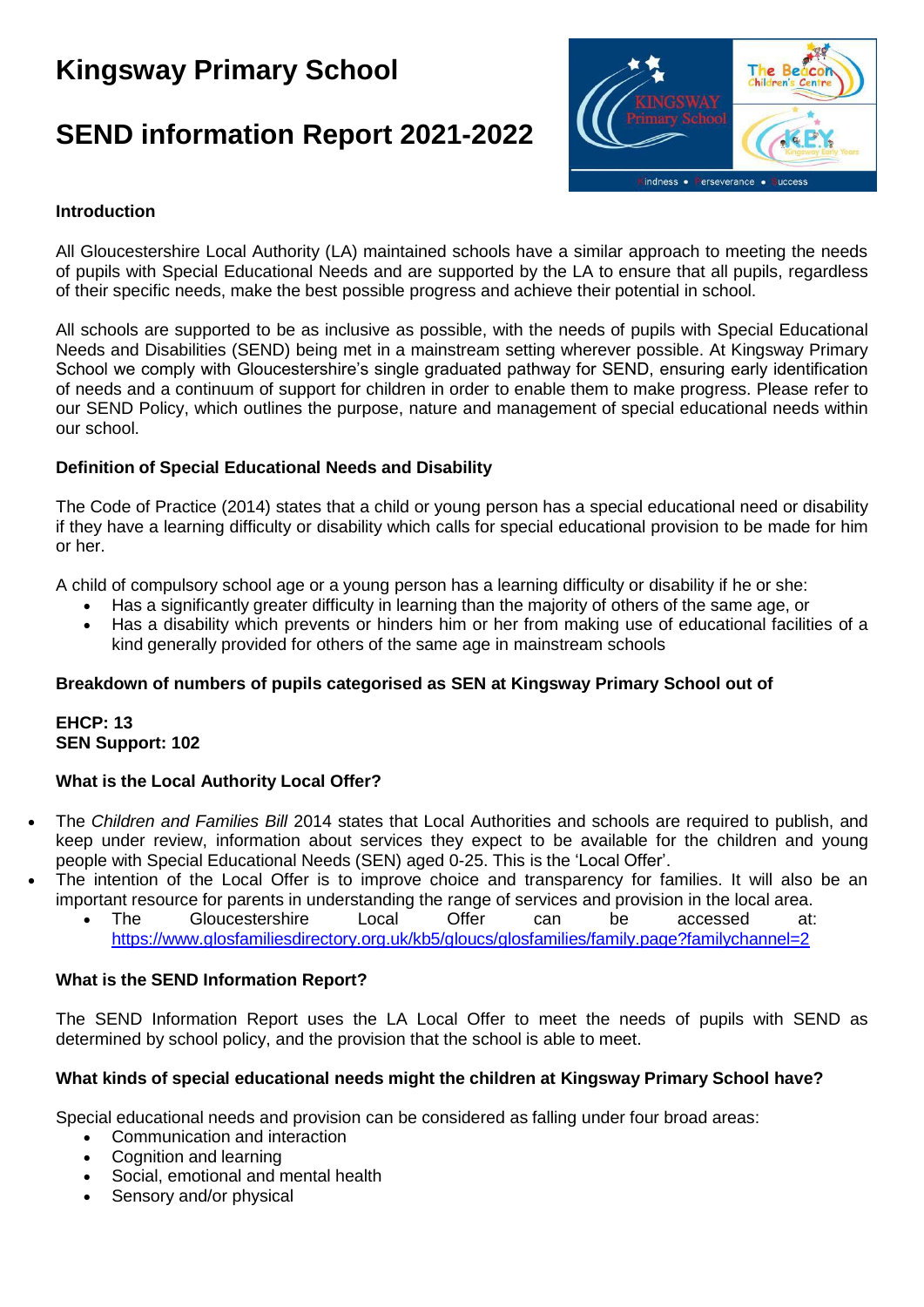#### **Communication and interaction**

Children and young people with speech, language and communication needs (SLCN) have difficulty in communicating with others. This may be because they have difficulty saying what they want to, understanding what is being said to them or they do not understand or use social rules of communication. The profile for every child with SLCN is different and their needs may change over time. They may have difficulty with one, some or all of the different aspects of speech, language or social communication at different times of their lives.

Children and young people with an Autism Spectrum Disorder, including Asperger's Syndrome and Autism, are likely to have particular difficulties with social interaction. They may also experience difficulties with language, communication, social interaction and imagination, which can impact on how they relate to others.

# **Cognition and learning**

Support for learning difficulties may be required when children and young people learn at a slower pace than their peers, even with appropriate differentiation. Learning difficulties cover a wide range of needs, including moderate learning difficulties (MLD), severe learning difficulties (SLD), where children are likely to need support in all areas of the curriculum and associated difficulties with mobility and communication, through to profound and multiple learning difficulties (PMLD), where children are likely to have severe and complex learning difficulties as well as a physical disability or sensory impairment.

Specific learning difficulties (SpLD), affect one or more specific aspects of learning. This encompasses a range of conditions such as dyslexia, dyscalculia and dyspraxia.

# **Social, emotional and mental health difficulties**

Children and young people may experience a wide range of social and emotional difficulties which manifest themselves in many ways. These may include becoming withdrawn or isolated, as well as displaying challenging, disruptive or disturbing behaviour. These behaviours may reflect underlying mental health difficulties such as anxiety or depression, self-harming, eating disorders or physical symptoms that are medically unexplained. Other children and young people may have disorders such as attention deficit disorder, attention deficit hyperactive disorder or attachment disorder.

#### **Sensory and/or physical needs**

Some children and young people require special educational provision because they have a disability which prevents or hinders them from making use of the educational facilities generally provided. These difficulties can be age related and may fluctuate over time. Many children and young people with vision impairment (VI), hearing impairment (HI) or a multi-sensory impairment (MSI) or are disabled will require specialist support and/or equipment to access their learning. Children and young people with an MSI have a combination of vision and hearing difficulties, which makes it even more difficult for them to access the curriculum or study programme than for those with a single sensory impairment.

Some children and young people with a physical disability (PD) require additional ongoing support and equipment to access all the opportunities available to their peers.

# **Who are the best people to talk to in this school about my child's difficulties with learning/ special educational need or disability (SEND)?**

# **The Class Teacher**

Responsible for:

- Checking on the progress of your child and identifying, planning and delivering any help your child may need (this could be targeted work or additional support) and liaising with the SENDCO as necessary.
- Personalised teaching and learning for your child as identified on the school's provision map.
- Ensuring that the school's SEND Policy is followed in their classroom and for all the pupils they teach with any SEND.
- Overseeing support that TAs provide for your child
- Ensuring that you are involved in supporting your child's learning and have regular opportunities to review **how** how they are are doing.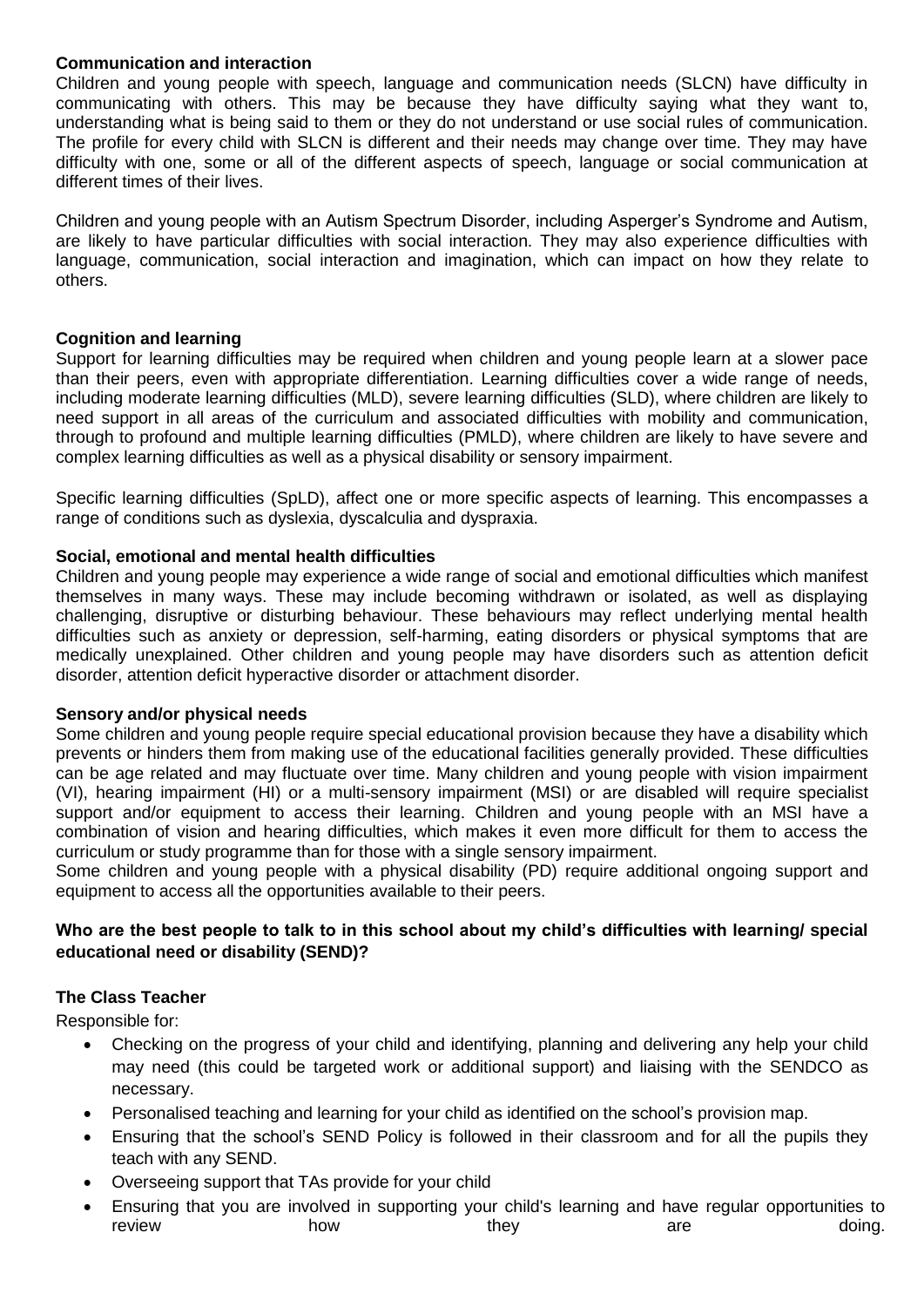# **The SENDCO (Mrs A Platt)**

Responsible for

- Developing and reviewing the school's SEND policy.
- Co-ordinating all the support for children with special educational needs or disabilities (SEND).
- Providing specialist support for teachers and support staff in the school, so that they can help children with SEND in the school to achieve the best progress possible.
- Monitoring that you are:
	- **EXEDENT** involved in supporting your child's learning
	- kept informed about the support your child is getting
	- **•** involved in reviewing how they are doing.
- Liaising with all the other people who may be coming in to school to help support your child's learning, e.g. Speech and Language Therapy, Educational Psychology.
- Updating the school's SEN register (a system for ensuring that all the SEND needs of pupils in this school are known) and making sure that records of your child's progress and needs are kept.

# **The Head Teacher (Mr L Pajak)**

Responsible for:

- The day-to-day management of all aspects of the school; this includes the support for children with SEND.
- The Head teacher will give responsibility to the SENDCO and class teachers, but is still responsible for ensuring that your child's needs are met.
- The Head teacher must make sure that the Governing Body is kept up to date about issues relating to SEND.

# **The SEN Governor**

Responsible for:

- Making sure that the necessary support is given for all children with SEND who attend the school.
- The review of the SEND policy
- Ensuring required website content for SEND is live on the school website
- Reviewing the SEN Information report

# **How are children with Special Educational Needs identified and assessed?**

At Kingsway Primary School children are identified as having SEND through a variety of ways including the following:

- Following the school identification of need flowchart which follows Gloucestershire's graduated pathway for early help and support.
- Liaison with the previous educational setting
- Following the school identification of need flowchart which follows Gloucestershire's graduated pathway for early help and support.
- Tracking information is the child performing below age expected levels?
- School based assessments carried out initially by the class teacher
- Further school-based assessments carried out by the SENDCO where concerns raised
- Concerns raised by parents
- Concern raised by school staff
- Concern raised by pupil
- Liaison with external agencies
- Health diagnosis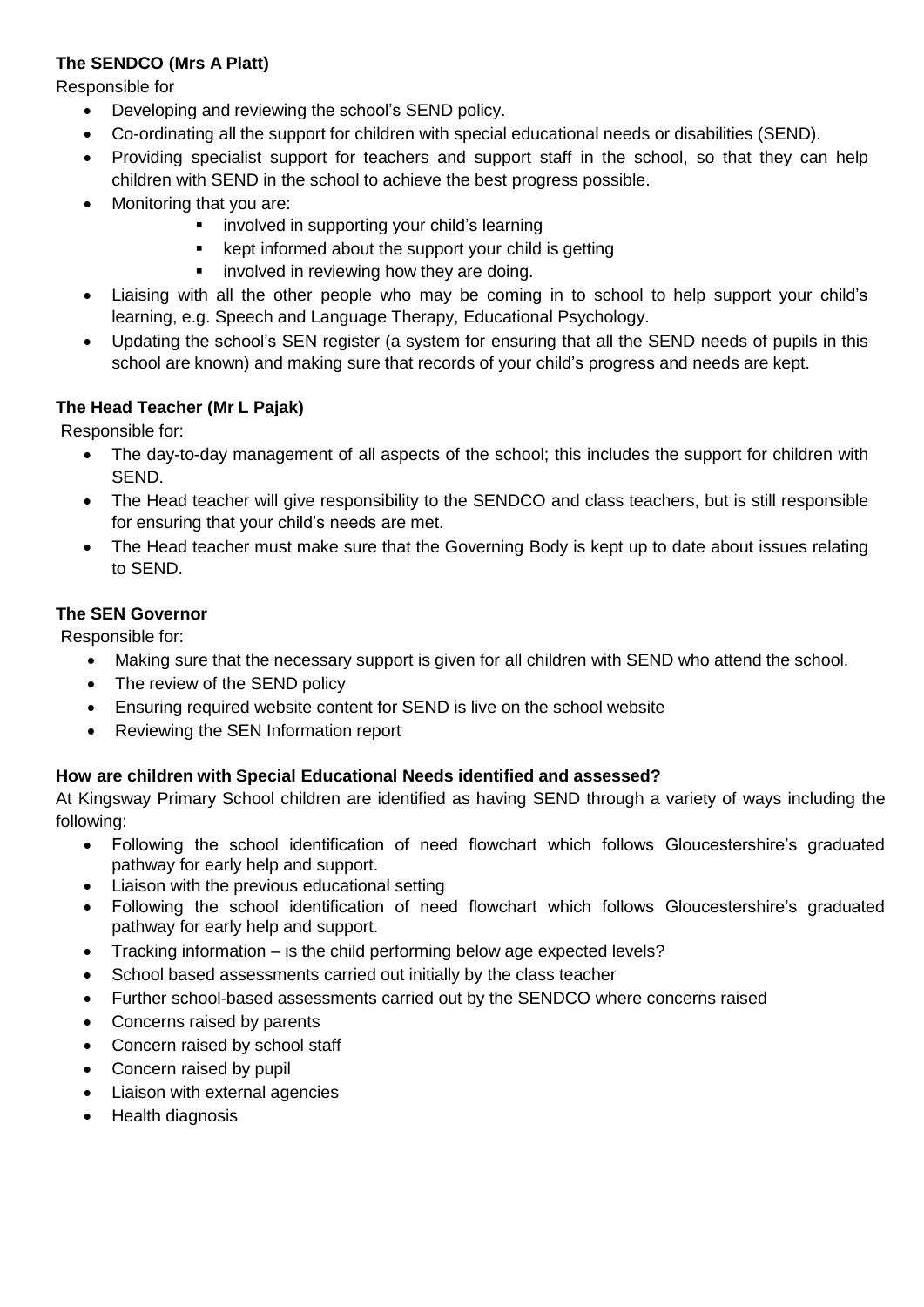# **What are the different types of support available for children with SEND in our school?**

# **a) Class teacher input, through targeted classroom teaching (Quality First Teaching).**

For your child this would mean:

- That the teacher has the highest possible expectations for your child and all pupils in their class.
- That all teaching builds on what your child already knows, can do and can understand.
- That different ways of teaching are in place, so that your child is fully involved in learning in class. This may involve things like using more practical learning.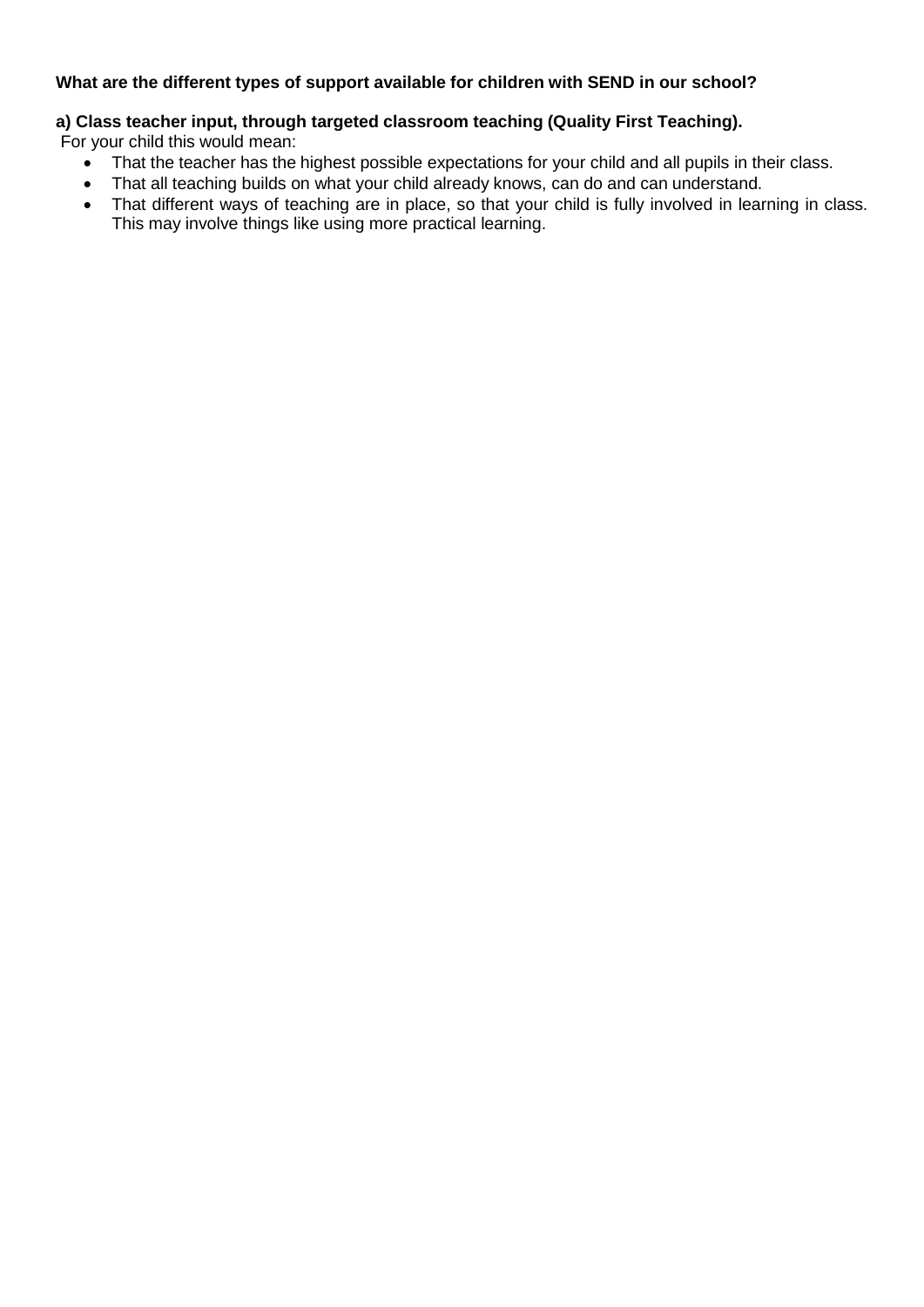- That specific strategies (which may be suggested by the SENDCO or other professionals) are in place to support your child blearn.
- Your child's teacher will have carefully checked on your child's progress and will have decided that your child has a gap or gaps in their understanding/learning and needs some extra support to help them make the best possible progress.

# **Specific group work**

Intervention programmes which may be:

- Run in the classroom or a group room/ area.
- Run by a teacher or a teaching partner (TP).

# **b) Specialist groups run by outside agencies, e.g. Speech and Language therapy**

This means a pupil has been identified by the SENDCO/ class teacher as needing some extra specialist support in school from a professional outside the school. This may be from:

- Local Authority services, such as teachers from the Advisory Teaching Team
- Health services such as occupational therapists, school nurse, speech and language therapists or physiotherapists
- Sensory support services such hearing or visual impairment specialist teachers
- Outside agencies such as the Education Psychology Service

What could happen:

- You will be asked to give your permission for the school to refer your child to a specialist professional, e.g. a Speech and Language Therapist or Educational Psychologist. This will help you and the school to understand your child's particular needs better and be able to support them more effectively in school.
- If appropriate, the specialist professional will work with your child to understand their needs and make recommendations as to the ways your child is given support.

#### **c) Specified Individual support**

This type of support is available for children whose learning needs are severe, complex and lifelong.

This is usually provided via a Statement of Special Educational Needs or an Education, Health and Care Plan (EHCP) from September 2014. This means your child will have been identified by professionals as needing a particularly high level of individual or small-group teaching.

This type of support is available for children with specific barriers to learning that cannot be overcome through Quality First Teaching and intervention groups.

Your child will also need specialist support in school from a professional outside the school, which may include any agency that is listed above.

For your child this would mean:

- The school (or you) can request that Local Authority Services carry out a statutory assessment or Education, Health and Care assessment of your child's needs. This is a legal process which sets out the amount of support that will be provided for your child.
- After the request has been made to the 'Panel of Professionals' (with a lot of information about your child, including some from you), they will decide whether they think your child's needs (as described in the paperwork provided), seem complex enough to need a statutory assessment. If this is the case, they will ask you and all professionals involved with your child to write a report outlining your child's needs. If they do not think your child needs this, they will ask the school to continue with the current support.
- After the reports have all been sent in, the Panel of Professionals will decide if your child's needs are severe, complex and lifelong. If this is the case, they will write an Education Health Care Plan (EHCP). If this is not the case, they will ask the school to continue with the current level of support and also set up a meeting in school to ensure a plan is in place to ensure your child makes as much progress as possible.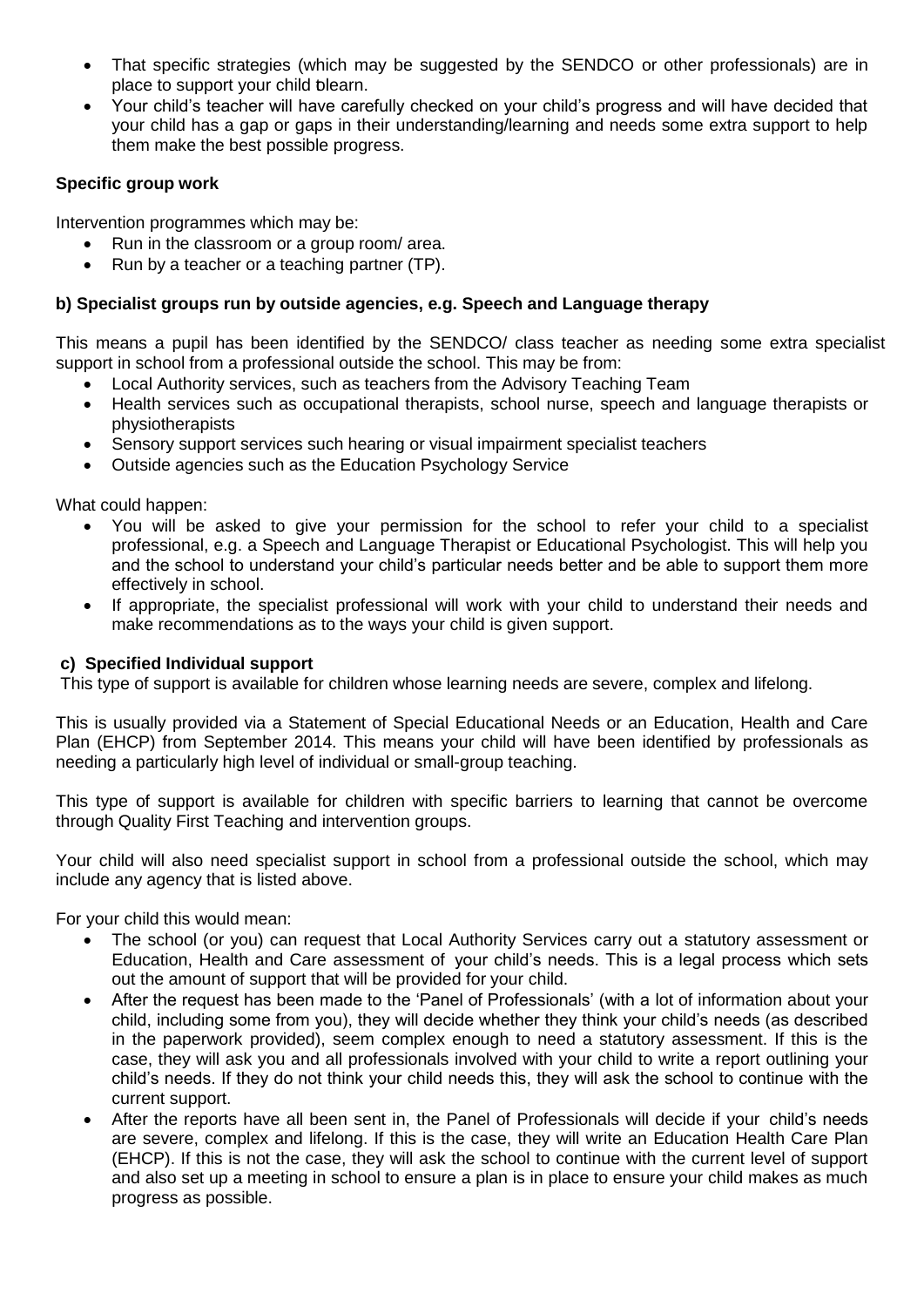- The Statement or EHC Plan will outline the amount of funding the school will receive from the LA to support your child. It will also outline how the support should be used, and what strategies must be put in place. It will also have long- and short-term goals for your child.
- An additional adult may be used to support your child with whole class learning, run individual programmes or run small groups including your child. Other resources may also be secured through this funding but this is a collaborative decision involving education or health care professionals and yourself.

All records associated with your child will be stored securely on password protected computers and/or in files within locked cupboards in school while they are in attendance.

#### **How can I let the school know that I am concerned about my child's progress in school?**

- If you have concerns about your child's progress, you should speak to your child's class teacher initially.
- If you continue to be concerned that your child is not making progress, you may speak to the SENDCO and/or the Head teacher.
- The school SEN Governor can also be contacted for support.

# **How will the school let me know if they have concerns about my child's progress in school?**

If your child is identified as not making progress, the school will discuss this with you in more detail and:

- Listen to any concerns you may have.
- Plan any additional support your child may need.
- Discuss with you any referrals to outside professionals to support your child.

# **How is extra support allocated to children, and how do they progress in their learning?**

The school budget, received from Gloucestershire LA, includes money for supporting children with SEND.

- The Head Teacher, supported by the SENDCO decides on the deployment of resources for Special Educational Needs and Disabilities, in consultation with the school governors on the basis of needs in the school.
- Kingsway Primary School is fully inclusive and pupils with SEND have the same opportunities as other pupils.
- The school identifies the needs of SEND pupils on a provision map. This identifies all support given within school and is reviewed regularly and changes made as needed, so that the needs of children are met, and resources are deployed as effectively as possible.

A typical spend for a high needs pupil:

| <b>Wave</b>    | Pupils | <b>Provision</b>            | <b>Ratio</b> | Length<br>session<br>Hrs)<br>$\mathbf{a}$ | per<br>Sessions<br>week | weeks<br>Number<br>running<br>weeks<br>max<br>အိ<br>$\mathbf{a}$ | Cost per pupil  |
|----------------|--------|-----------------------------|--------------|-------------------------------------------|-------------------------|------------------------------------------------------------------|-----------------|
| 3              |        | Speech and Language Therapy | 1            | 0.50                                      | 2                       | 38                                                               | 342<br>£        |
| 3              | 1      | Literacy Intervention       | 1            | 0.25                                      | 5                       | 38                                                               | £<br>428        |
| 3              | 1      | Maths Intervention          | 1            | 0.25                                      | 5                       | 38                                                               | 428<br>£        |
|                |        | 1:1 Reading                 | 1            | 0.20                                      | 5                       | 38                                                               | 342<br>£        |
| 3              | 1      | Handwriting                 | 1            | 0.50                                      | $\overline{2}$          | 38                                                               | 342<br>£        |
| $\overline{2}$ | 1      | Literacy in class support   | 5            | 1.00                                      | 5                       | 38                                                               | 1,710           |
| $\overline{2}$ |        | Numeracy in class support   | 5            | 1.00                                      | 5                       | 38                                                               | £<br>1,710      |
| $\overline{2}$ | 10     | <b>Nurture</b>              | 5            | 2.00                                      | 3                       | 30                                                               | £<br>324        |
| 3              |        | Jimbo Fun                   |              | 0.33                                      | 5                       | 12                                                               | F<br>180        |
| $\overline{2}$ | 1      | Fizzy                       | 6            | 0.50                                      |                         | 38                                                               | £<br>171        |
|                |        |                             |              |                                           |                         |                                                                  | $\sim$<br>0.027 |

£ 9,397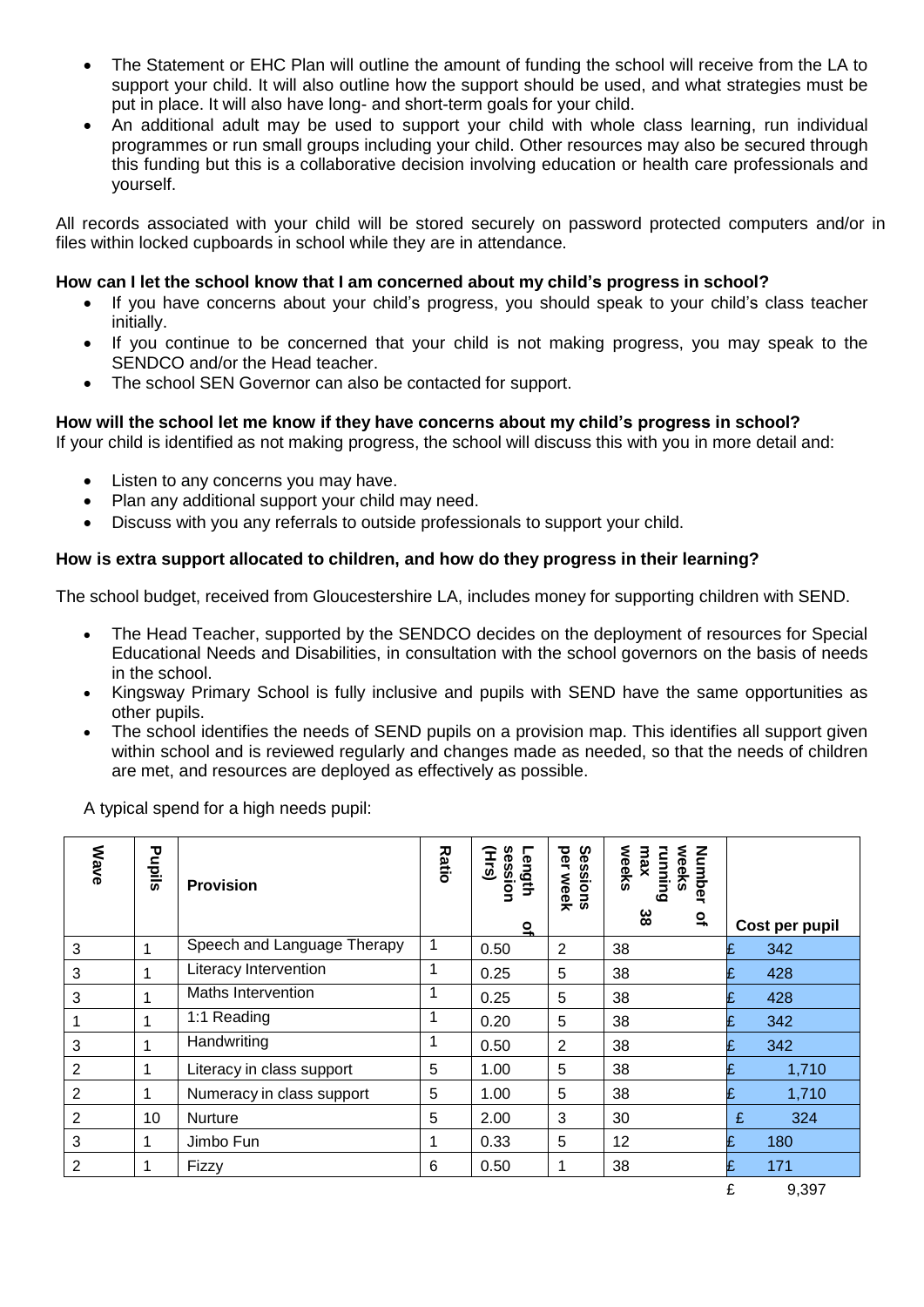#### **Who are the other people providing services to children with SEND in our school? School provision**

- Teachers and Teaching Partners working with either individual children or small groups.
- The SENDCO works with groups/individuals on a part-time basis.
- IT support
- Teachers, Teaching Partners, Pastoral worker and learning mentors offering support for children with emotional and social development through our Thrive and other pastoral groups

# **Local Authority Provision delivered in school**

- Specialist Teaching Team
- Educational Psychology Service
- Sensory support for children with visual or hearing needs
- Parent Partnership Service
- SALT (Speech and Language Therapy)
- Virtual Schools (Educational support for looked after children)
- Pastoral Worker to support families

# **Health Provision delivered in school**

- Additional Speech and Language Therapy input to provide a higher level of service to the school
- School Nurse
- Occupational Therapy
- Physiotherapy
- CYPS (Child and Young People Services)
- Paediatricians (Community Child Health)

#### **How are teachers in the school helped to work with children with SEND, and what training do members of staff have?**

The SENDCO's role is to support the class teacher in planning for children with SEN.

- The school provides training and support to enable all staff to improve the teaching and learning of children, including those with SEND.
- Individual teachers and support staff attend training courses run by outside agencies that are relevant to the needs of specific children in their class, e.g. from the Specialist Teaching Team or the Local Authority.
- The SENDCO holds the National Award for SEN Coordination.
- Teaching Partners receive a range of training as part of their ongoing CPD and to respond to the needs of the individual children they are working with.
- Some staff members are trained specifically, where appropriate, in order to work with an individual with specific needs.

# **How will the teaching be adapted for my child with SEND?**

Class teachers plan lessons and differentiate their planning according to the specific needs of all groups of children in their class and will ensure that your child's needs are met.

- Support staff, under the direction of the class teacher, can adapt planning to support the needs of your child where necessary.
- Specific resources and strategies will be used to support your child individually and in groups.
- Planning and teaching will be adapted, on a daily basis if needed, to meet your child's learning needs.

#### **How will we measure the progress of your child in school?**

- Your child's progress will be continually monitored by his/her class teacher.
- His/her progress will be reviewed formally with the Head teacher every term through tracker meetings with the class teacher.
- His/her educational progress and general well-being will be discussed formally every term with the Class teacher, TP, SENDCO, and Pastoral Worker through Reducing Barriers to Learning (RBL) meetings.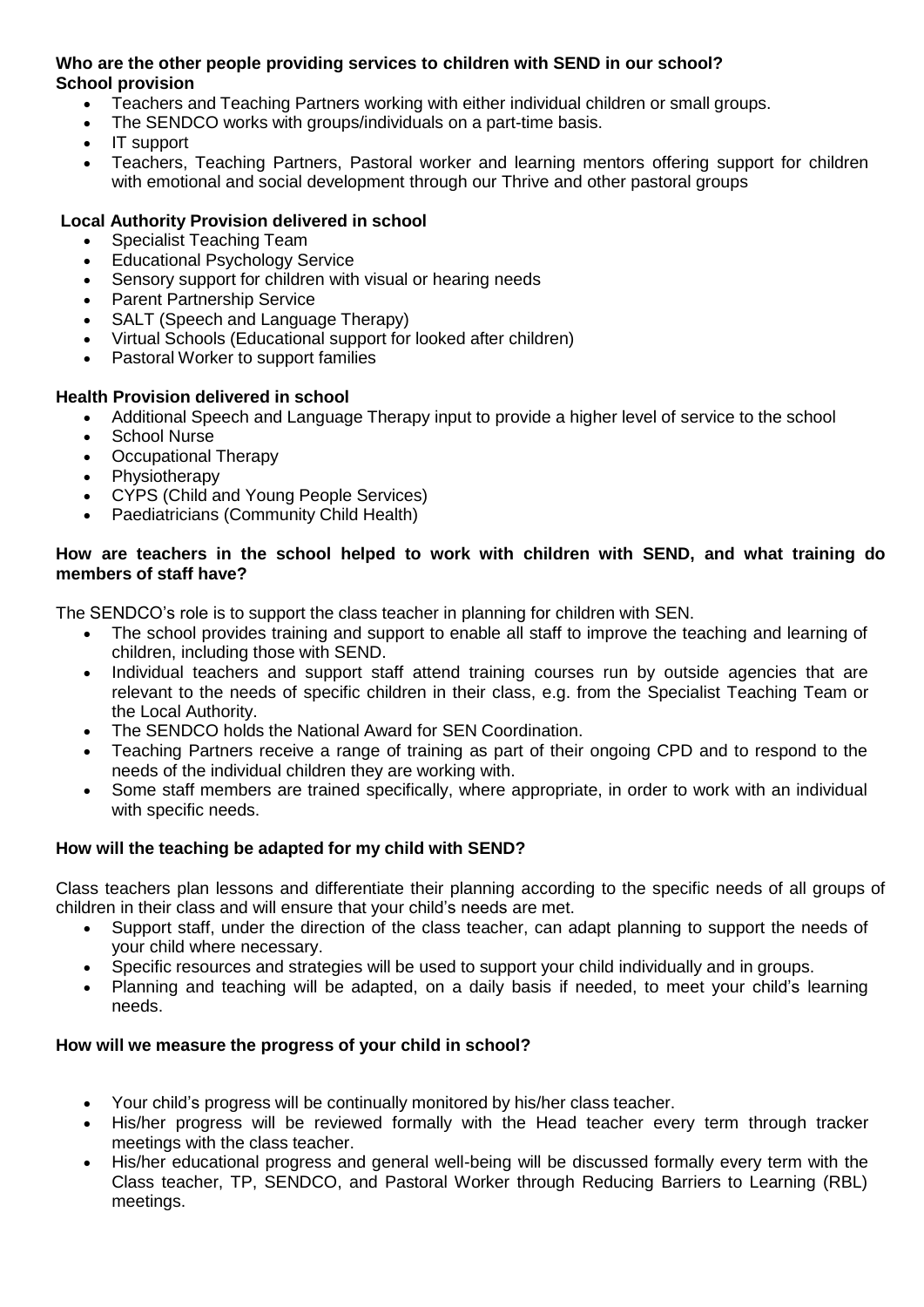- If your child is in Year 1 or above and working below National Age-Related Expectations, a more sensitive assessment tool can be used called P Scales/ Pre-Key Stage Standards, which shows children's attainment in more detail – breaking learning down into smaller steps.
- At the end of each key stage (i.e. at the end of year 2 and year 6), all children are required to be formally assessed using Standard Assessment Tests (SATS). This is something the government requires all schools to do and are the results that are published nationally.
- Where necessary, children will access additional support based on targets agreed by teachers, parents and the SENDCO and/ or external agencies which are specific to their needs. Targets will be designed to accelerate learning and close the gap.
- The senior leadership team will also check that your child is making good progress within any individual work and in any group that they take part in.
- Regular book and planning scrutiny and lesson observations will be carried out by members of the senior leadership team to ensure that the needs of all children are met and that the quality of teaching and learning is high.
- Interventions will be tracked/assessed by teaching staff and effectiveness monitored regularly.
- For all children with an education, health and care plan, an annual review will take place with all adults and relevant professionals involved with the child to review the needs and current level of support they are receiving.

# **What support do we have for you as a parent of a child with SEND?**

The class teacher is regularly available to discuss your child's progress or any concerns you may have and to share information about what is working well at home and school, so that similar strategies can be used.

- The SENDCO is available to meet with you to discuss your child's progress or any concerns/worries you may have.
- All information from outside professionals will be shared with you.
- Additional support plans will be shared and preferably reviewed with your involvement every term.
- A home-school contact book may be used to support communication with you when this has been agreed to be useful for you and your child.

 SENDIASS is available to give further impartial advice and support should you need it. Their website address is: [SENDIASS Gloucestershire | Special Educational Needs & Disability \(sendiassglos.org.uk\)](https://sendiassglos.org.uk/)

# **How is Kingsway Primary School accessible to children with SEND?**

- The school is fully compliant with Disability Discrimination Act (DDA) and Equality Act 2010 requirements.
- The school is on one level with easy access and double/wide doors where appropriate.
- There is an accessibility toilet.
- We ensure where ever possible that equipment used is accessible to all children regardless of their needs.
- After-school provision is accessible to all children, including those with SEN.
- Extra-curricular activities are accessible for children with SEN.
- Adaptations are made to enable children with hearing or visual impairment to access relevant areas of the school safely and securely.
- A pastoral area is provided for children who need a space to support their emotional needs.

#### **How will we support your child when they are joining the school? Leaving the school? Or moving to another class?**

We recognise that transitions can be difficult for a child with SEND, and we take steps to ensure that any transition is a smooth as possible.

#### **Kingsway Primary School follow Gloucestershire Admissions Policy when admitting pupils with SEND.**

#### **If your child is joining us from another school:**

- The SENDCO will visit pre-schools and your home with the class teacher or Foundation Stage Leader when appropriate and attend annual reviews for pre-school children.
- If your child would be helped by a book/passport to support them in understand moving on, then one will be made for them with information about their current placement and their new school.